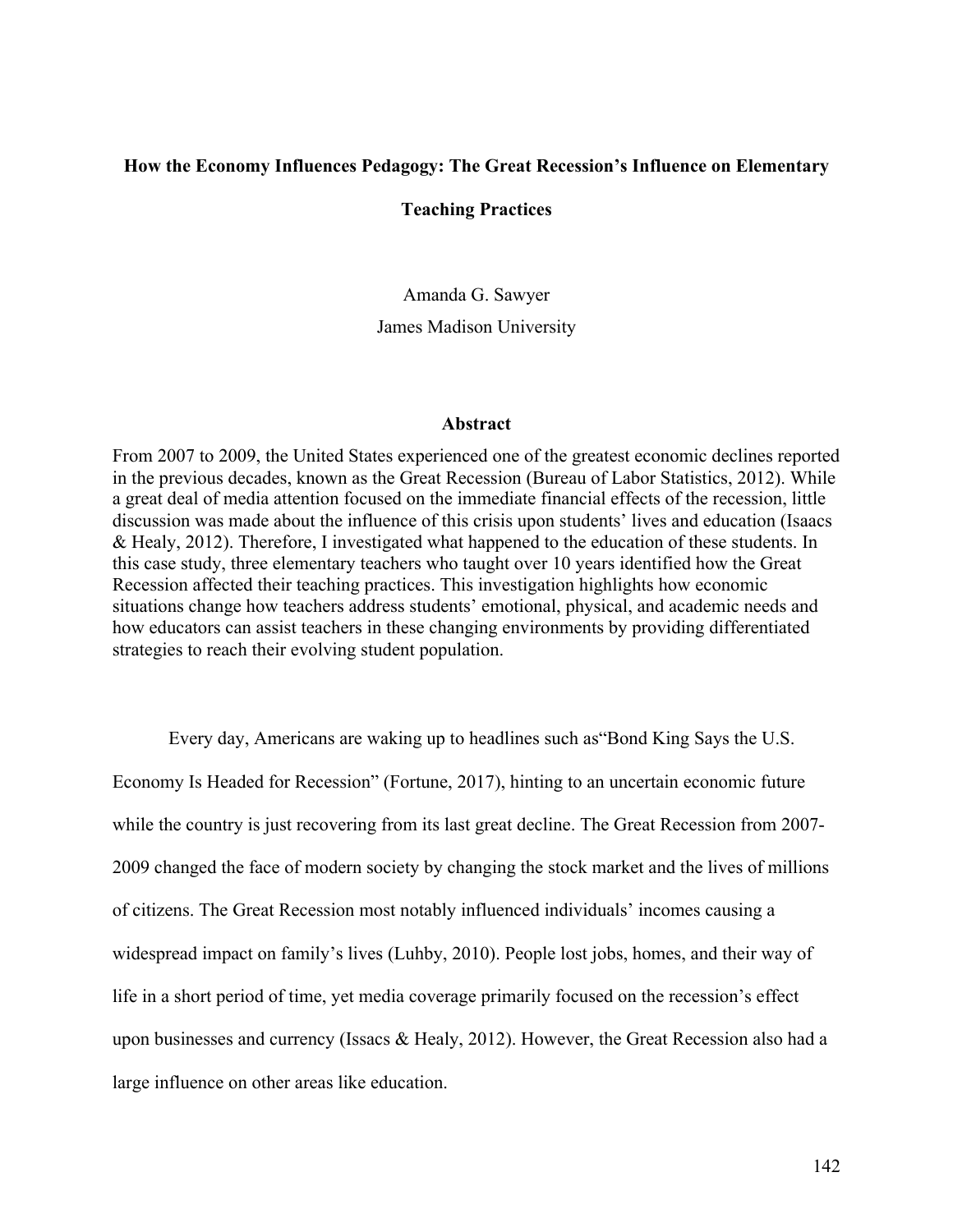When education was covered in the media, it was focused on how teachers were affected economically and personally, and it did not explore how the changing economy would affect the demands and needs of students (National Council on Teacher Quality, 2013). Therefore, the following questions remained:

- What happened in the classrooms when the recession hit?
- How were elementary teachers' teaching practices influenced by the recession?
- What should elementary educators do in the aftermath of the recession?

The purpose of this case study was to answer these questions to determine the influence of the Great Recession on three elementary teachers teaching practice. Each teacher identified the Great Recession as affecting their interactions with their students, and they described how economic situations influenced their pedagogy. With the ever-changing economic environment in our current government landscape, educators must become aware of these answers to help meet the needs of future students.

### **Bronfenbrenner's Approach to Development**

Bronfenbrenner (1979) developed a bioecological approach describing the interaction of children's development in the context of their environment. Interactions include students' oneon-one relationships with other individuals to how students are influenced by the passing of time. Bronfenbrenner's approach takes a contextual perspective considering the relationships created by the individual and their cognitive, personal, and social environment (Feldman, 2014). This approach to development offers researchers a way to view factors influencing the development of children. In this paper, the interconnected nature between the students' economic situation and their education was explored through this lens.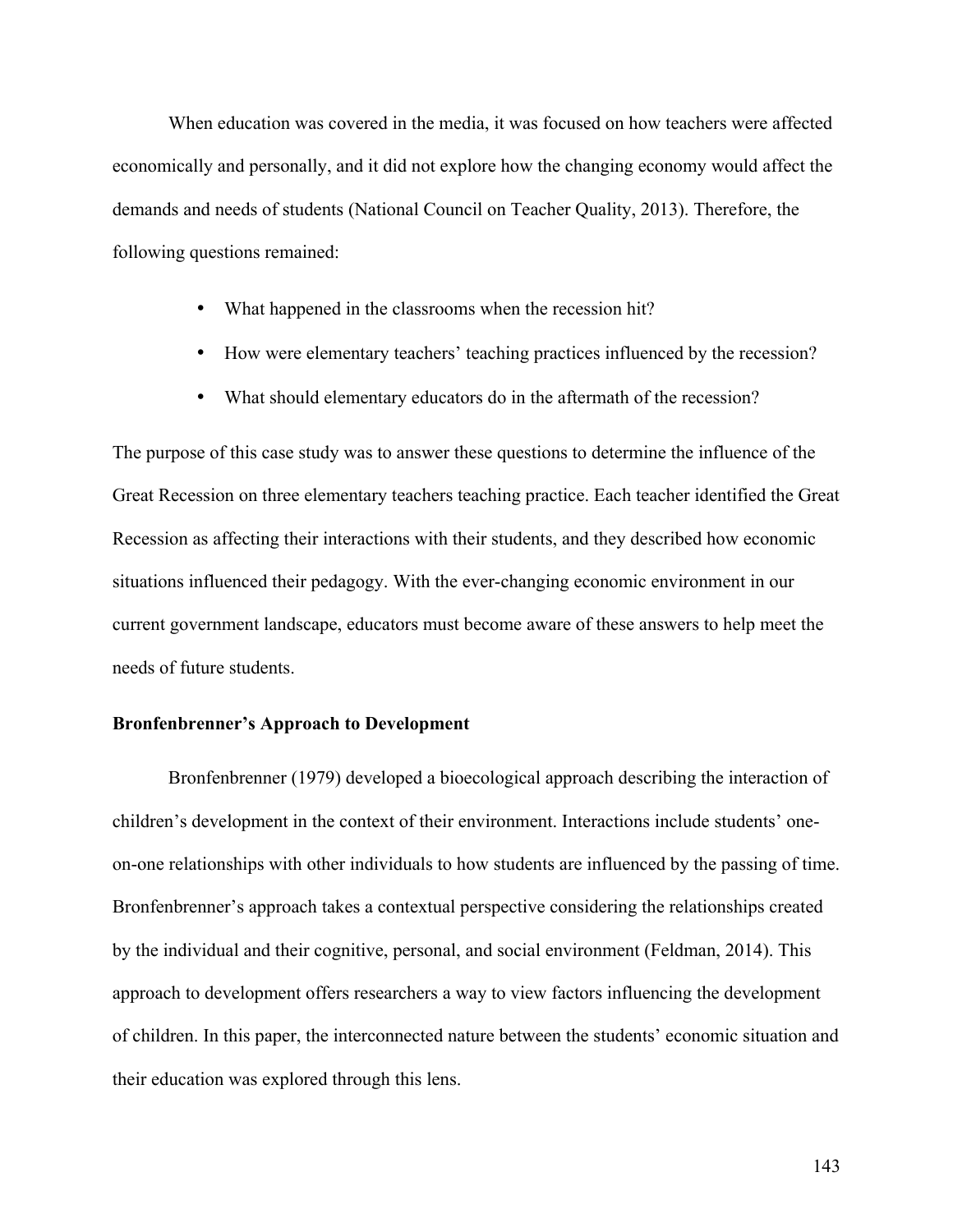Bronfenbrenner's bioecological approach breaks into five levels with each level nested in the previous interaction as seen in Figure 1 (Bronfenbrenner & Morris, 1998). Each layer has interactions that can have rippling effects causing developmental changes for the child. Layers influence each other and are not independent.



*Figure 1:* Bronfenbrenner's Approach to Development (Bronfenbrenner & Morris, 1998)

The inner level is called the microsystem. The microsystem describes the child's relationship with their immediate environment including family, school, or neighborhoods. Layers have bi-directional influence. For example, in the microsystem, a student's family can influence their behavior, while at the same time the student can influence the family's behavior. The interactions with other layers can also influence the impact of the inner structure.

The next ring is called the mesosystem. The mesosystem is defined as the interactions created between the microsystems. These interactions include any direct influence on a child created by a relationship or activity with another part of the child's environment. The ring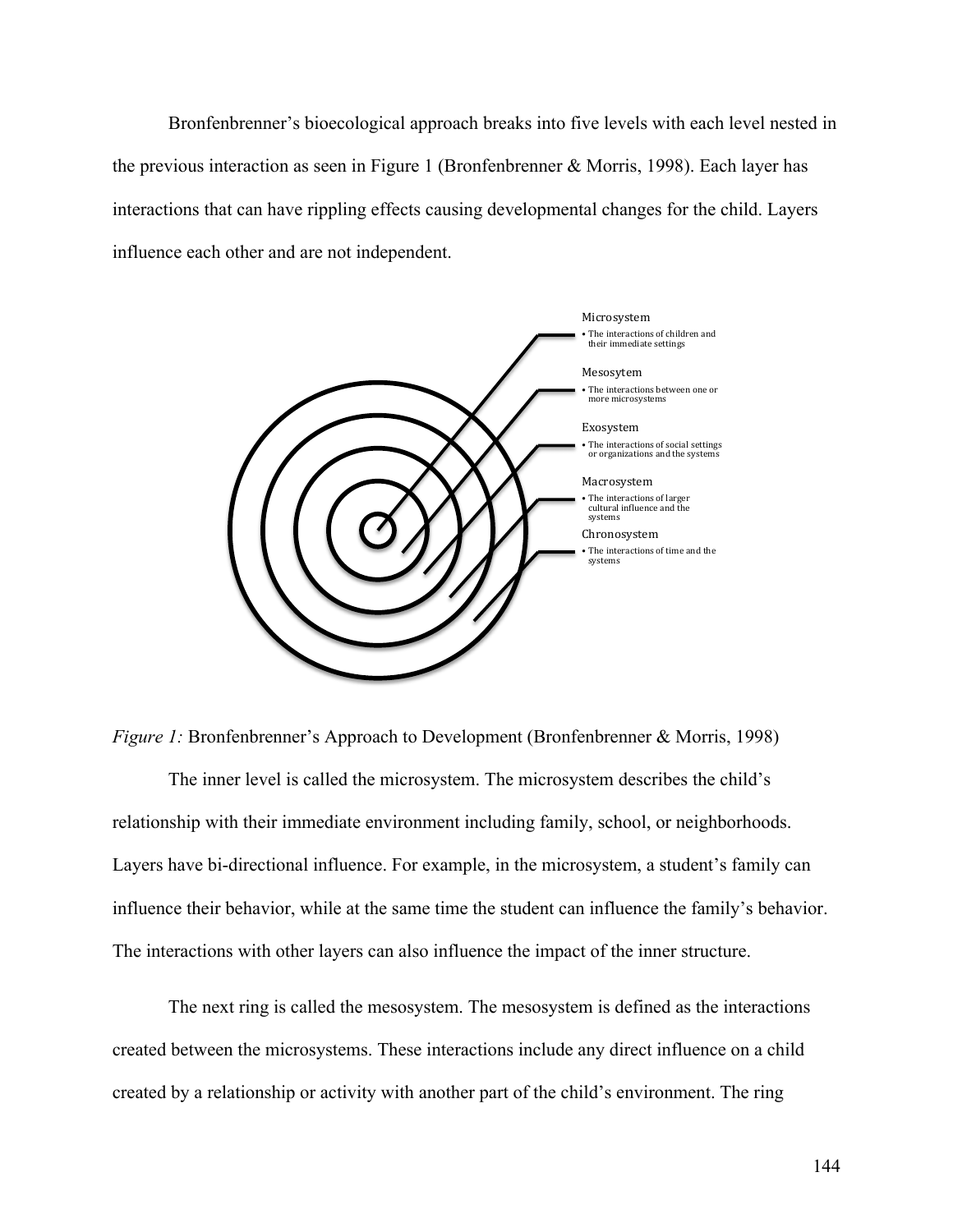encircling the mesosystem is the exosystem involving the interaction of social elements and the individual. The operation of the microsystem and mesosystem can be influenced by the child's place of worship, parent's workplace, social media, and extended family. Children feel the positive and negative influence of their parents and extended family's interaction in this level.

The next level includes the macrosystem, which goes beyond the individual's direct social elements into the influence of the larger cultural factors. Bronfenbrenner's macrosystem *is an abstract concept,* "referring to the overarching institutional patterns of the culture or subculture, such as the *economic*, social, educational, legal, and political systems" (Bronfenbrenner, 1977, p. 515). Because of their abstract nature, macrosystems can be difficult to investigate. For example, the macrosystem considers the influence of the type of government, religious value system, and cultural values. This also includes how individuals are influenced by being associated with specific subcultures.

The outer layer of Bronfenbrenner's approach is called the chronosystem. This layer encompasses the influence of time, and it describes the interaction between the passing of time and the child's life.

In this investigation, we focused on two interactions: he microsystem's interaction between the students and their teachers through the teaching practice andthe macrosystem's interaction between the Great Recession and students' learning. This study demonstrates how the microsystems interaction was influenced by the macrosystem. The macrosystem's influence has been especially difficult to investigate because it must show that social changes can impact the development of a single student. This influence became observable after the drastic change in the United States' economic climate. Because it includes economic influences as an influencing factor, the study described in this paper offers a way to show evidence of how Bronfenbrenner's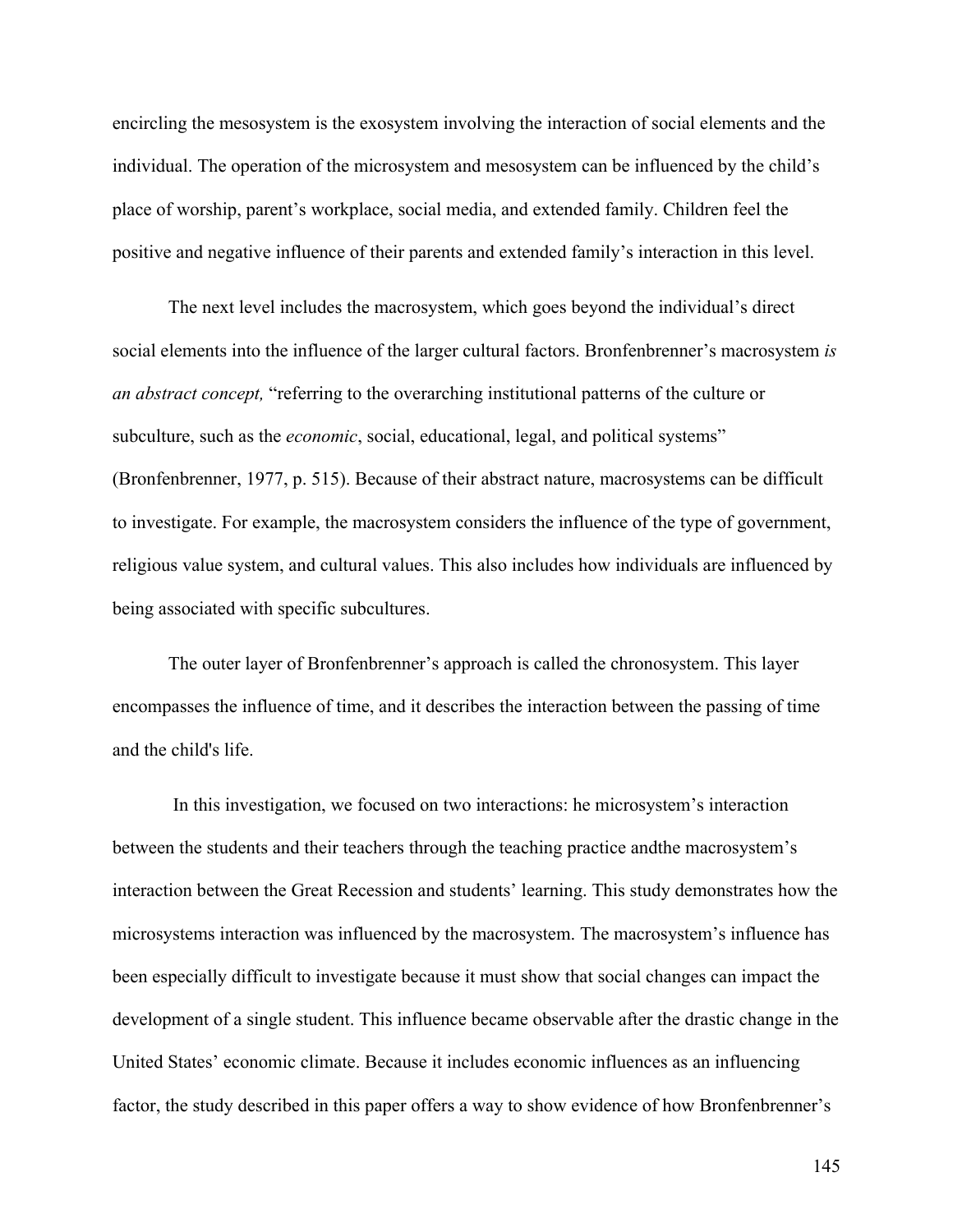macrosystem influences children's development and explores what happened to students during this time.

### **Researching Recession**

The recession was a completely unexpected element influencing my participants' teaching practices that could not have been predicted in their teacher education programs and was not connected to teacher education, professional development, or any other usual influences on teaching. Researchers studying the impact of the recession have focused on how they affect teachers' incomes rather than how they affect teachers' teaching practices. The term ecession refers to "a general slowdown in economic activity, a downturn in the business cycle, a reduction in the amount of goods and services produced and sold" (Bureau of Labor Statistics, 2012, p. 2). With such titles as "Teaching: No longer a Recession-Proof Job" (Luhby, 2010), "Will Teaching Face a Recession" (Bureau of Labor Statistics, 2008), "The Recession's Impact on Teachers' Salaries" (National Council on Teacher Quality, 2013), and "Recession Upended Teachers' Dreams, Created A 'Triple Tragedy' In Schools and Education" (Collins, 2011), the media has documented the impact of the recession on teachers' incomes because the career was once thought of as a secure profession. Collins (2011) wrote, "But the Great Recession and its ripple effects on the state and local tax dollars that fund public schools have upended the conventional wisdom that a teaching job is a golden ticket to career stability" (p. 1). The media has noticed that teachers' incomes were influenced, but the consequences for teachers' practices have not been investigated.

The recession caused the nation's unemployment rate to peak at 10 %, which was the largest spike in unemployment since 1982's stock market crash, and it caused the highest recorded percentage of individuals suffering from long-term unemployment. The U.S. Bureau of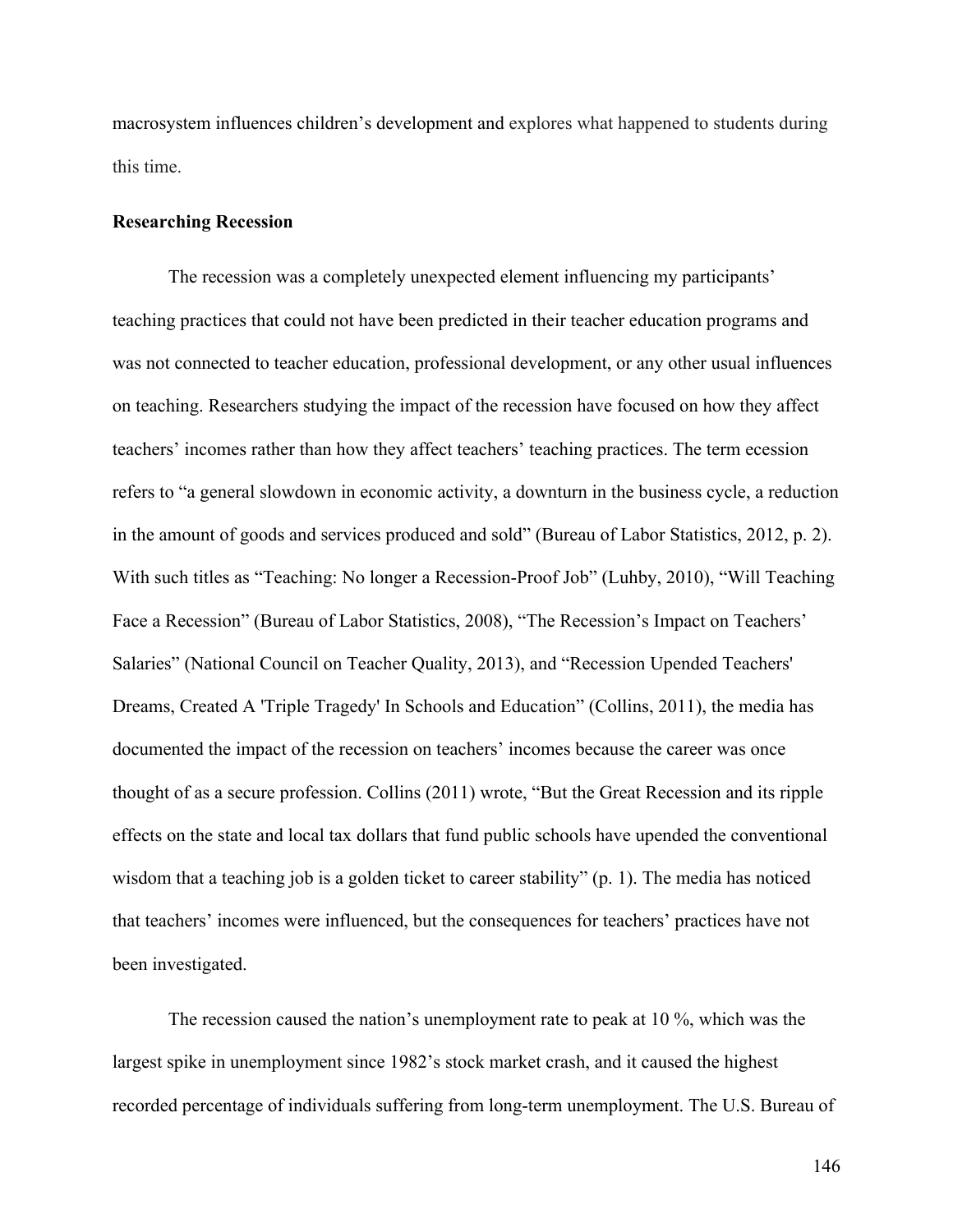Labor Statistics (2012) reported, "The employment decline experienced during the December 2007–June 2009 recession was greater than that of any recession of recent decades" (p. 7). Thus, the recession had a widespread influence on millions of families.

Because many parents were out of work and could not find employment for extended periods, the United States experienced an increase in the number of children living in poverty. The Urban Institute (2012) reported that the state in which this study was conducted, over 20 percent of children were living in poverty, higher than before the recession. As of the Urban Institute's 2012 report, the overall pictures for many families had not changed since the start of the recession. It explained, "The economy has begun its slow recovery, but hard economic times are not over for millions of children and families" (Isaacs & Healy, 2012, p. 14). Because parents were subjected to mass layoffs, the student populations of many schools changed during this time, reflecting this economic downturn.

As a result of the recession, the student populations in teachers' classrooms changed in one of two ways. Either the students remained the same while their economic situations changed, or the student population changed due to students moving (Isaacs  $\&$  Healy, 2012). Both types of change affected the teaching practices of participants in this study.

# **Methods**

### **Participants**

I sampled my participants from a previous study on teaching practice. In that study, titled Learning to Teach Elementary Mathematics, two cohorts of elementary education students were followed through two years of their teacher education program and into their first two years of teaching (Spangler et. al, 2012). At the start of the study, the participants were in their junior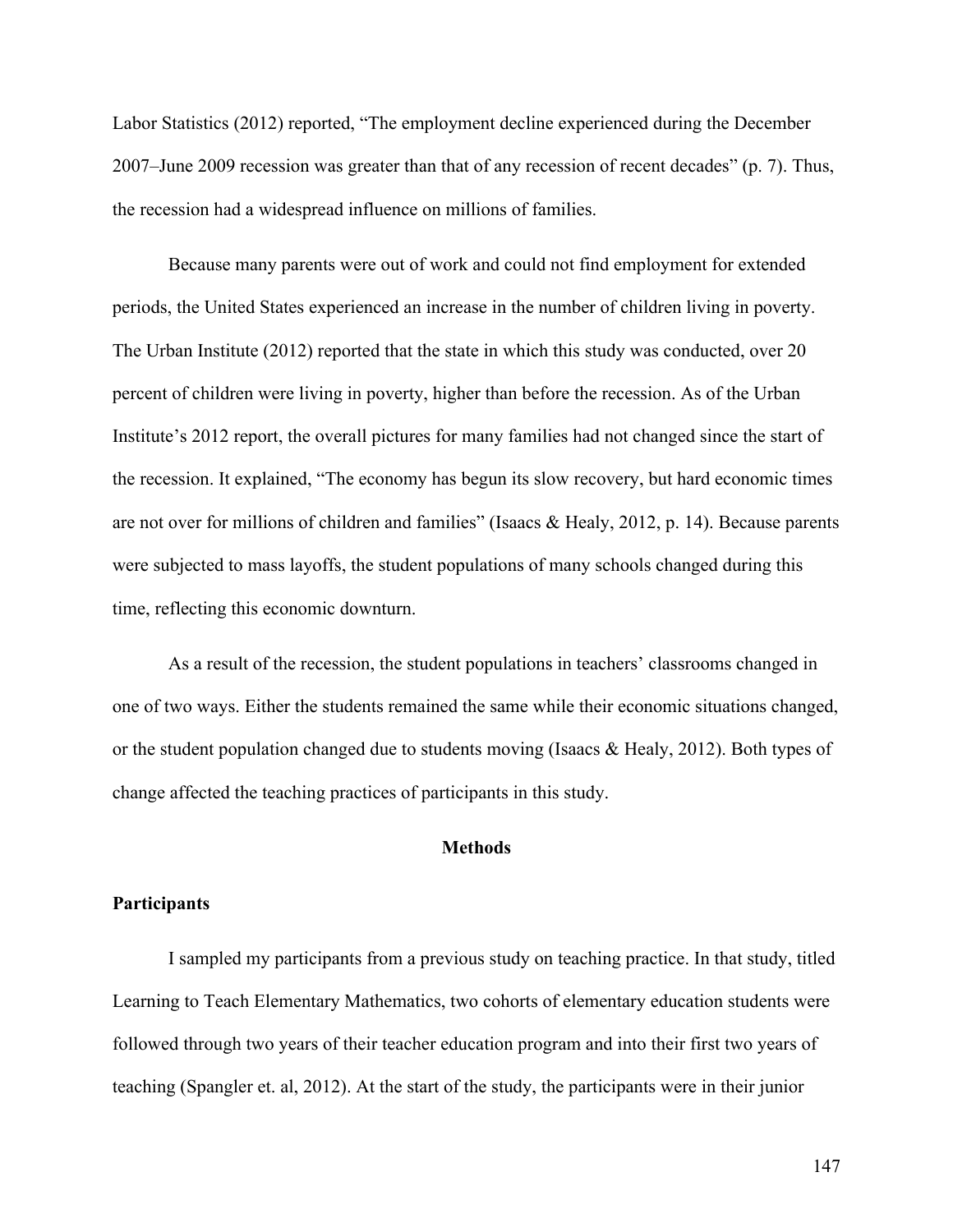year of college. In their second and third semesters, they participated in 4-week field experiences in local schools. Their final semester of the teacher education program consisted of a traditional student teaching experience. After they graduated, the participants were hired at elementary schools, and they were followed through their first two years of teaching.

I chose three of the fifteen participants with pseudonyms Laura, Jayne, and Jennifer from the original study to investigate how their teaching practices had changed since the end of the initial study. As shown in Table 1, I selected Laura, Jayne, and Jennifer because they displayed three different patterns of teaching practice during the prior study (Sawyer, 2014).

## Table 1

#### *Participants' Teaching Practice*

|                | Stage   | Laura       | Jayne       | Jennifer  |
|----------------|---------|-------------|-------------|-----------|
| Teacher's Role | Initial | Instructor  | Explainer   | Explainer |
|                | Second  | Facilitator | Facilitator | Explainer |
| Year           |         |             |             |           |

The three participants were white females in their early 30's. They taught for at least 10 years and were teaching in schools in the same southeastern state in the United States at the time of this study.

Across the 10 years, Laura taught in the same district in two different schools. She taught at an elementary school for 4 years in fourth grade, and she taught at a primary school for 6 years, 5 of which were in first grade and one of which was in kindergarten. Her elementary school had Title 1 status since 2003 and experienced an increase in the number of students eligible for free and reduced lunch across the 10 years as shown in Figure 6. During the 10 years,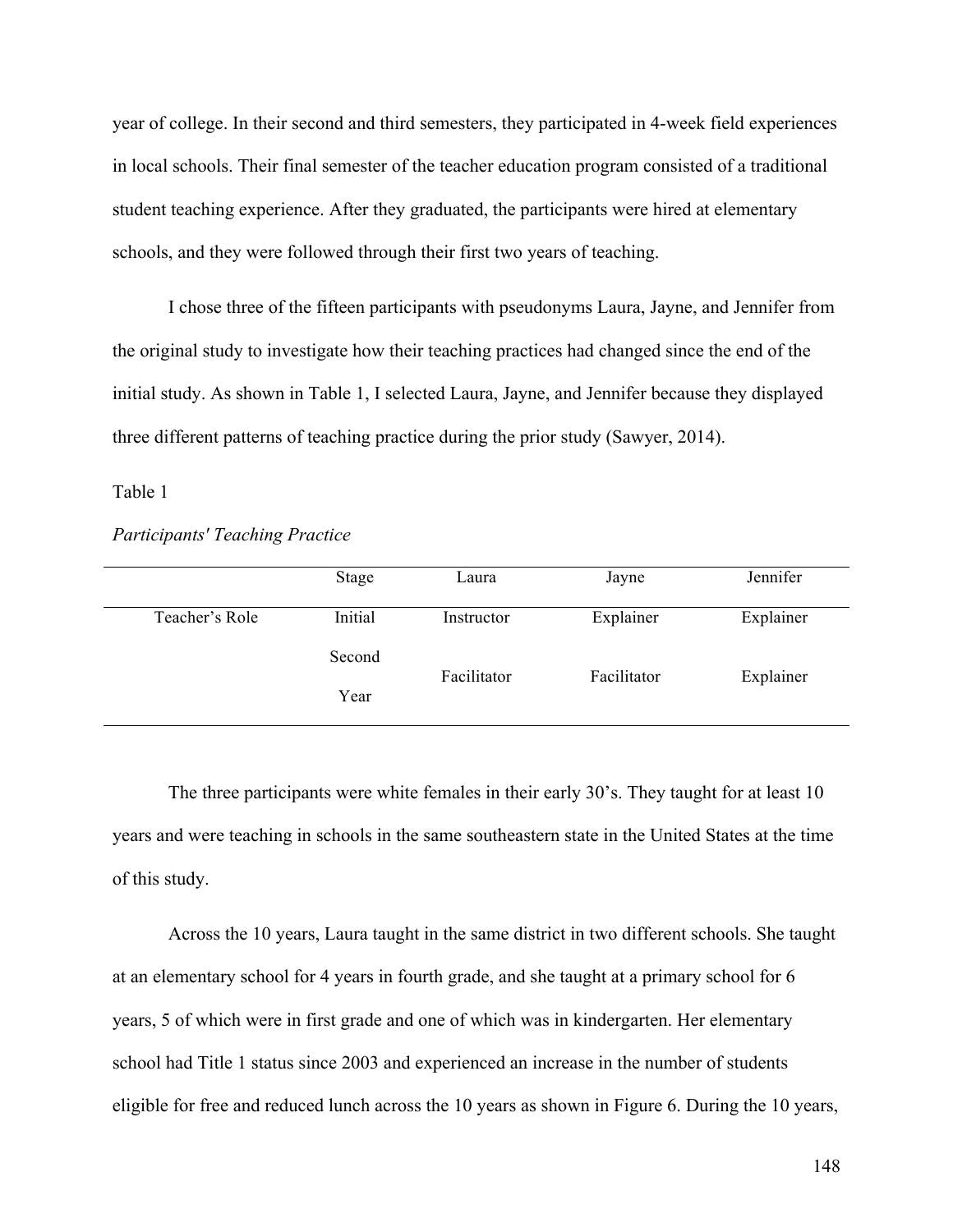she earned her master's degree in Early Childhood Education, was married, and had two children. During the semester I observed her class, she was a first grade teacher with a class consisting of 7 white students, 9 Hispanic students, and 3 African American students.

Since leaving her teacher education program, Jayne taught first grade in the same school for 11 years, experiencing change in both her community and students. Her school gained Title 1 status in the 2007 - 2008 school year, and the school's students eligible for free/reduced meals had drastically increased each year since 2003. During that time, she was married, had two children, and earned a master's degree in Early Childhood Reading and Literacy. I observed her first grade class consisting of 3 white students, 5 Hispanic students, and 12 African American students.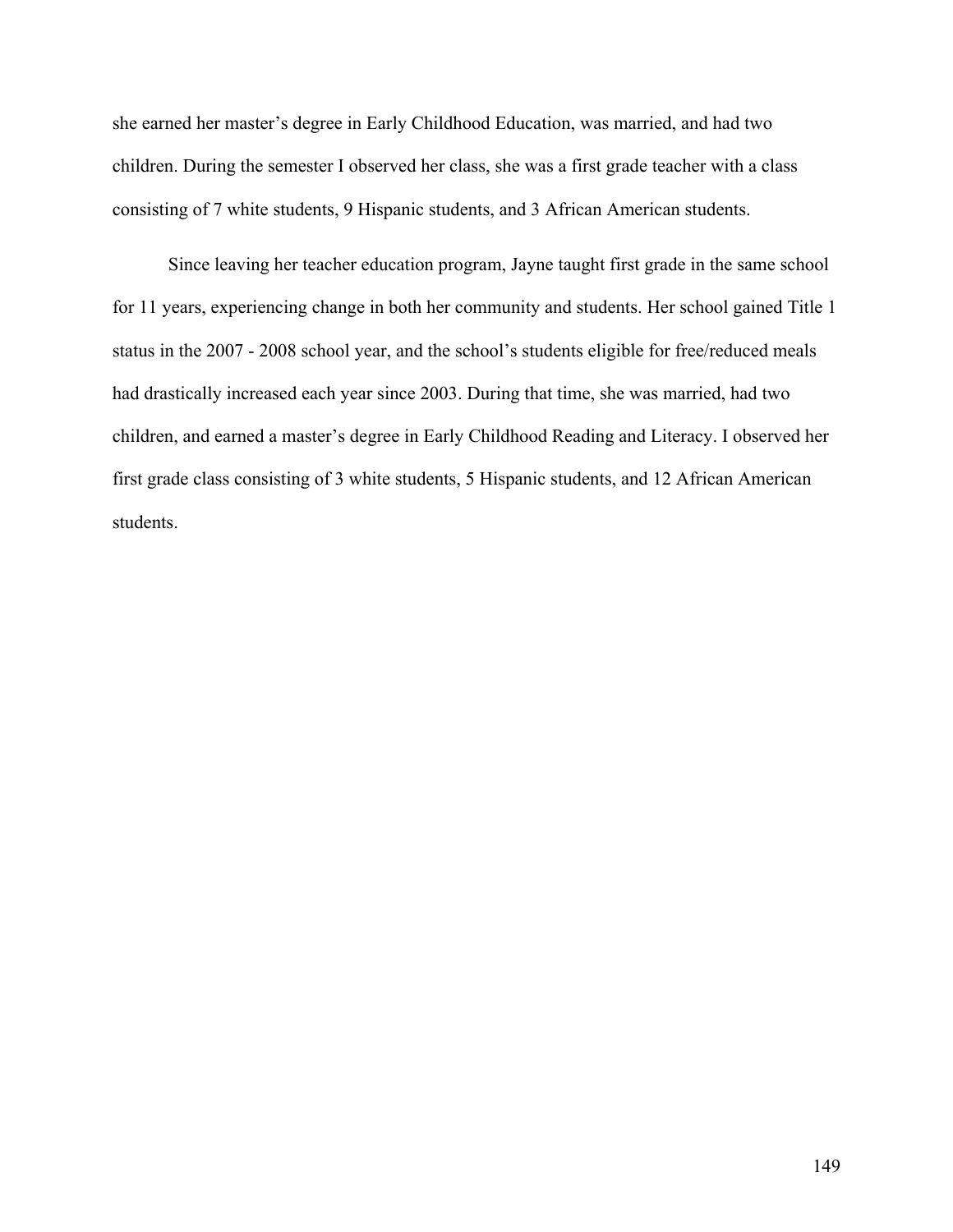



Over the 10 years, Jennifer lived in three different states, teaching elementary school in second through fifth grade. She was married, had a child, earned a master's degree in Curriculum and Instruction, earned a specialist in Educational Leadership, experienced job transfers, was divorced, and moved back to her home state. During this study, she taught at the same school she taught in during her first year of teaching. The school had a decreasing trend in the percentage of students eligible for free/reduced meals as shown in Figure 3. The semester she was observed, she was the fifth grade mathematics teacher for the school. I observed her teaching one fifth grade class consisting of 17 white students and 3 Hispanic students.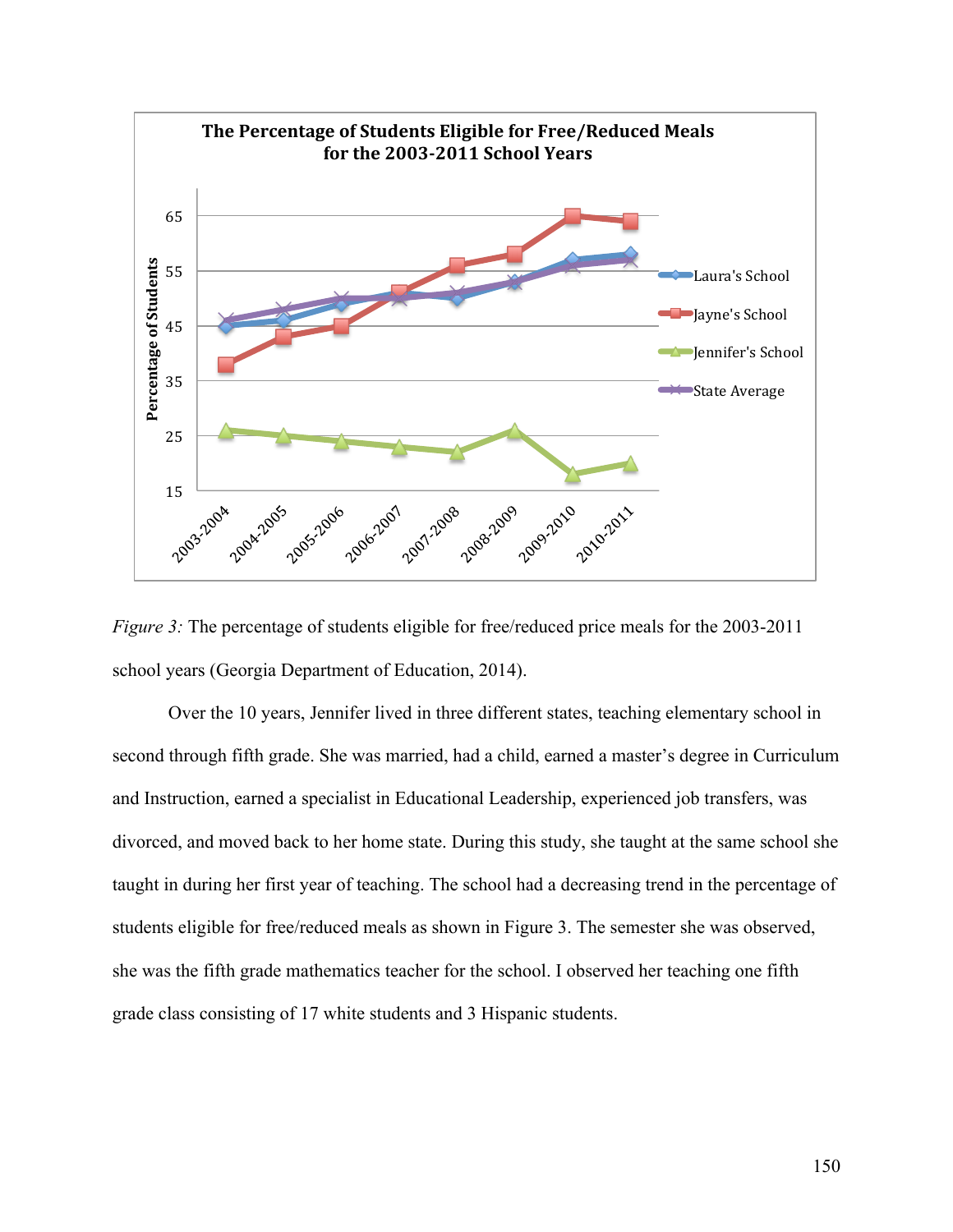### **Data Collection**

Individuals often are not aware of their teaching practices; thus, researchers must ask teachers questions to help them better understand the influence on their views (Rokeach, 1968). To determine the teachers' influences on teaching practice, I use multiple strategies. I collected data on each individual by conducting:

- 1. three face-to-face interviews
- 2. one focus group meeting with all participants
- 3. three 1-hour classroom observations
- 4. Known Factors Affecting Teacher Change Survey

Data collection proceeded as follows. First, I conducted an initial hour-long classroom observation of each teacher. Beliefs are asserted to be a strong predictor of classroom practice (Cross, 2009), so I used classroom observations to help infer my participants' beliefs. Leatham (2006) argued that beliefs are constructed in a sensible system for each teacher even if they do not appear sensible to an outsider, so when I found a contradiction between a person's beliefs and practices, I continued investigating to better understand the participant's perspective.

After each classroom observation, I conducted an interview. Each face-to-face interview focused on understanding how the teachers have changed since the original study. The purpose of the first interview was to elicit the teachers' current views of their teaching. In the second interview, the participants were asked to elaborate from their own responses from the KFABC survey, and in the third interview, the participants were asked to describe their views on my initial findings from this study.

Between the first face-to-face interview and the second classroom observation, the participants took the Known Factors Affecting Teacher Change (KFABC) survey. Spangler,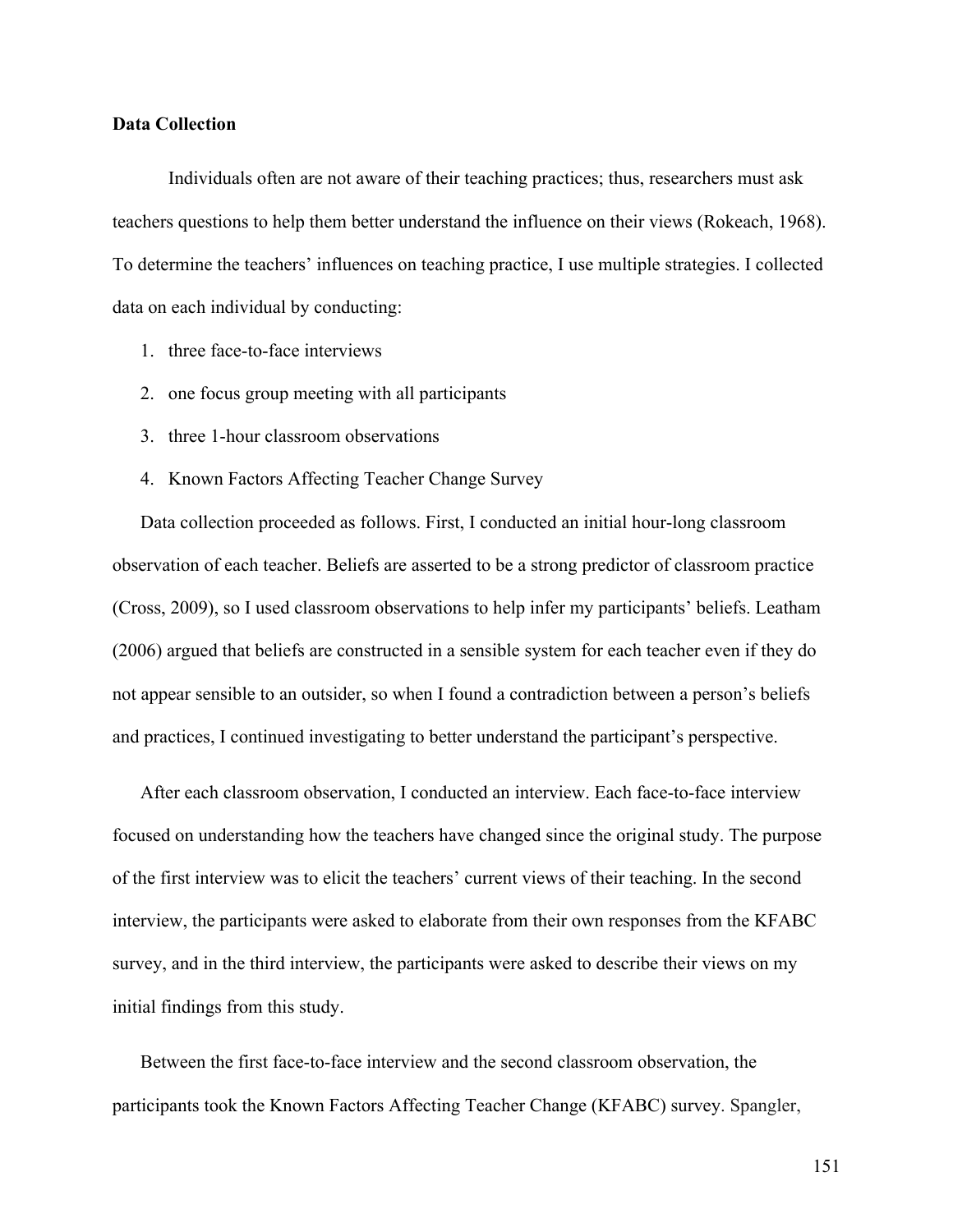Sawyer, Kang, Kim, & Kim (2012) developed the survey to collect data about the participants' backgrounds. Research in mathematics education identified some influences that could affect belief development (Raymond, 1997; Richardson, 1996), and Spangler et. al (2012) coupled these findings with a study to create the survey. The survey investigated the factors influenced by the following areas:

- 1. Personal Experiences (past and present events that occurred outside of school)
- 2. Schooling Experiences (past events that occurred in K-16 schools outside of their teacher education program)
- 3. Teacher Education Experiences (past and present events that occurred in a teacher education program, graduate program, or professional development experience)
- 4. Teaching Experiences (past and present events while teaching students in the school environment).

From each of the four categories, the participants were asked questions to understand the impact of each event. For example, the participants' teaching experiences were discussed using the following questions from the survey:

- 1. How have your students influenced the way you view how people learn mathematics?
- 2. How did your school administration affect the way you teach?
- 3. How has standardized testing affected your teaching of mathematics?

To ensure validity and reliability, Sawyer (2014) tested the instrument with twelve former teachers and had the group help to analyze the data to determine if the instrument collected data it was designed to find. The Known Factors Affecting Teacher Change Survey was a web-based, 20-item, open-response questionnaire, which took about an hour to complete.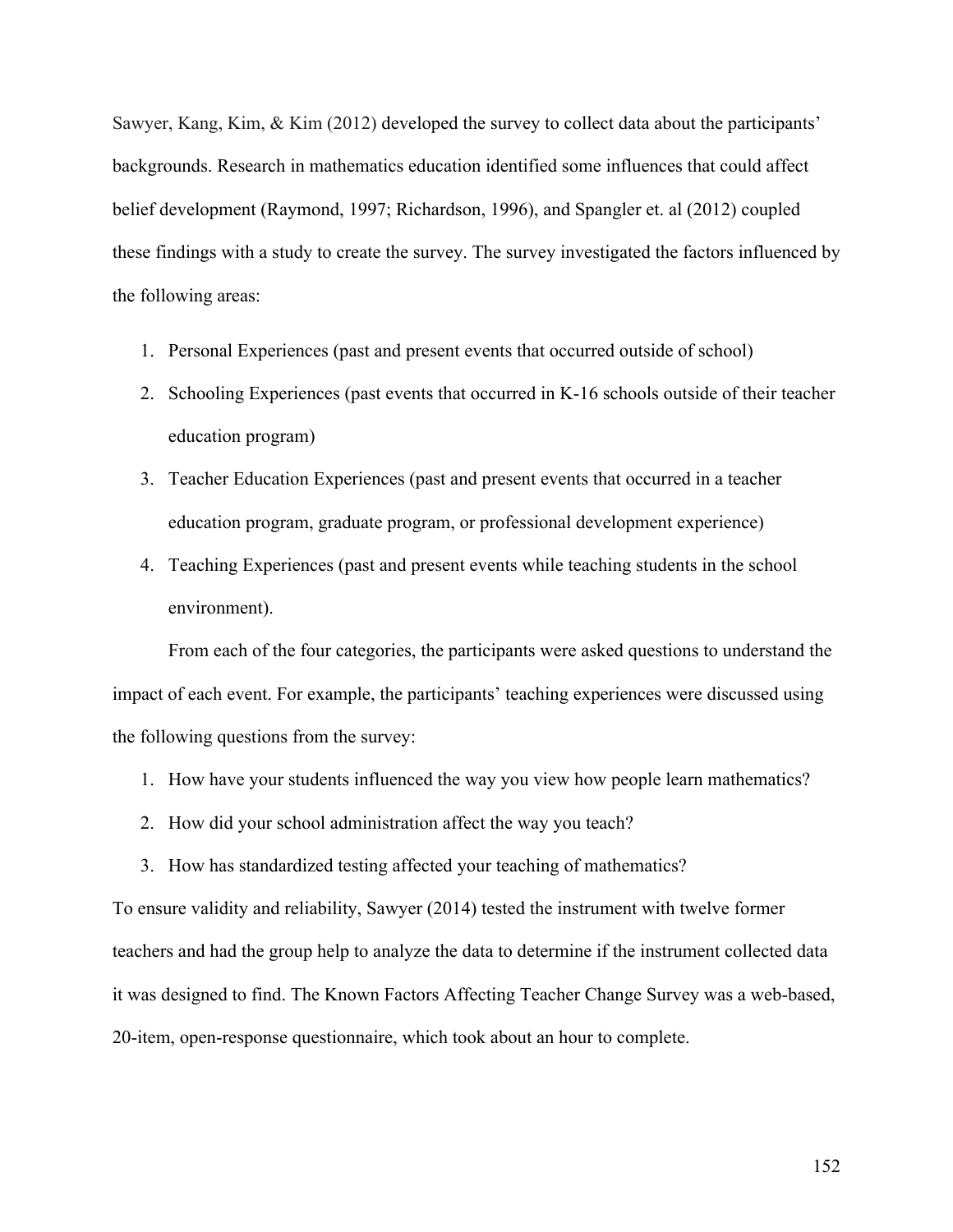The initial analysis of the data was conducted to construct a story of each participant's change over time, and I presented my participants with a copy of my interpretation. Finally, I conducted the third interview as a member check. I gave the participants the opportunity to respond to my interpretation of their teaching practices.

## **Data Analysis**

After collecting field notes from the classroom observations, the transcripts of the interviews, and the results of the survey, two analysis techniques were used to understand the data. First, the four categories of factors affecting belief change as described in the KFABC were investigated. By using the constant comparison method, I coded the factors that affected the participants as personal experiences, schooling experiences, teacher education experiences, and teaching experiences. I constructed another code when a part of the data did not fit into one of these four categories. For example, the participants identified a factor relating to the recession that did not fit into one of the four categories. Thus, a fifth category of factors was created called economic experiences to accommodate these factors identified by the participants.

Second, the researcher created a 5-10 page summary of each participant's factors affecting her teaching practice. Each participant was asked to read the summary and indicate whether it reflected her views. The participants generally said the summaries were an accurate reflection of their views. As a result of this member-checking, I only changed one participant's word choice from her interviews at her request.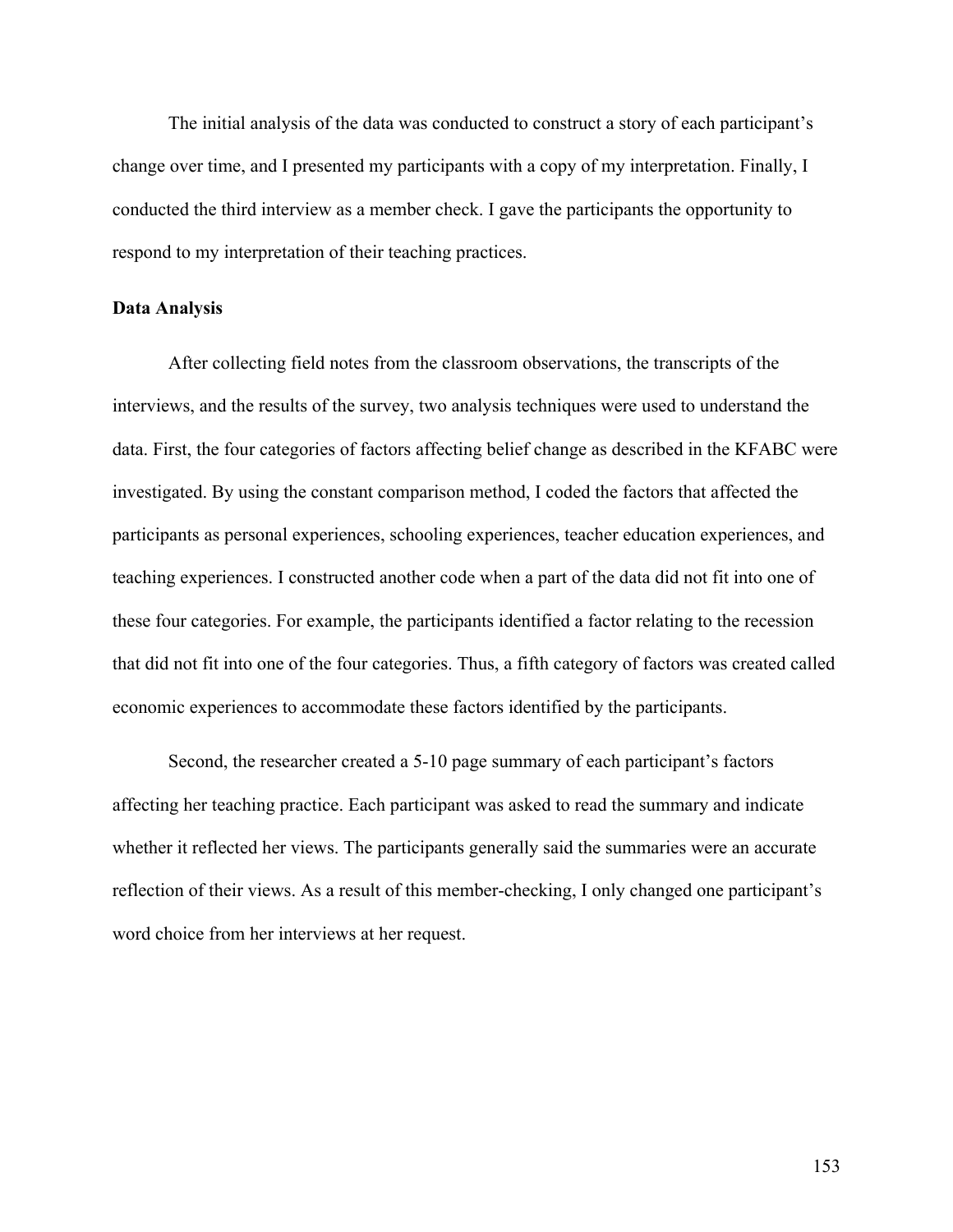### **Findings**

**Laura.** Laura identified the recession as an influencing factor on how she taught her students. Laura taught in the same district in which she grew up, which gave her a unique perspective on how the community changed over the years. She explained:

It used to be that [her county] was more affluent then [neighboring county]. [The neighboring county] is huge. They have like 13 elementary schools, and we have one. So [her county] has always been tiny, and [the neighboring county] has been big. They have 3 big high schools, and we have 1. Because of the recession, families that lived in [the neighboring county] had to move to our county because [the neighboring county] has no apartments. They had no subsidized housing. There was no cheap housing in the county. Also in the [neighboring county] a lot of the dirt roads are not serviced by the school bus, and so they had to move to the city so that their kids can catch a bus to go to school. (Focus Group)

Laura explained there was a big boom in the economy in the early 2000's. The building she taught in originally held kindergarten through eighth grade. However, because of the large influx of students into the area, the building could only accommodated kindergarten through second grade. In 2003, she started working for the district, which at the time continually hired new teachers and had few students qualifying for free or reduced price lunch. However, since the recession started in 2008, the school and community had undergone a change. Laura explained, "Now we are 58% free and reduced lunch," and "a lot of kids don't go to school with the basic needs met" (Focus Group).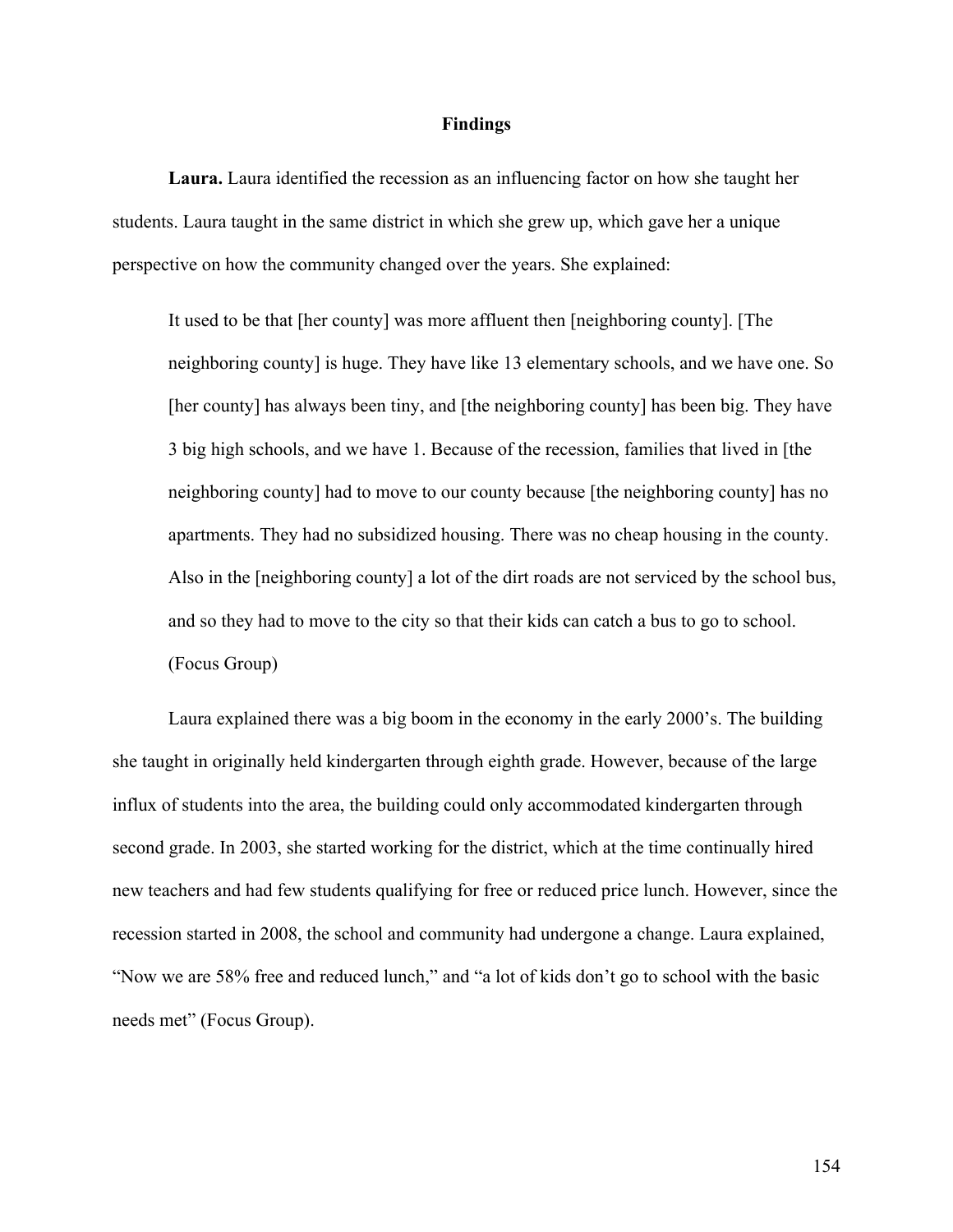Because of these changes brought about by the recession, Laura felt that she had to assess the students' emotional and physical states, as well as assessing their learning. This changed Laura's teaching practice. For example, if a student needed sleep because he or she did not feel comfortable sleeping at home, then she would accommodate his or her needs. Laura did this by creating a sleeping center. She brought pillows and blankets from home to create a comfortable quiet area for her students.

Laura stated that she no longer could depend on parental involvement in her class because parents had other more pressing concerns. Laura changed her homework policy to require only one 15-minute assignment that did not require parental assistance to be completed each week, and she implemented a center where the students would come to her to receive oneon-one assistance. Thus, Laura's teaching practices were influenced by economic situations in her community.

**Jayne.** Jayne taught at the same school for over 10 years, allowing her a unique insight into the community. Because of the economic situation, she observed parents having less time with their children because they needed to work. The recession hit her community very hard. Jayne explained:

I really think situations have changed. I feel like parents who might not have had to work are now working one or two jobs. When I first started teaching here, I would say like a majority of my kids in my class came from a two-parent home where they weren't at daycare in the morning or daycare in the afternoon. Their homework was done with someone, and a lot of my kids now, their parents are working one to two jobs. They are working long hours. Their kids are spending more time in daycare. They're getting up early to go to daycare. They are leaving here and going to daycare. It is all parents can do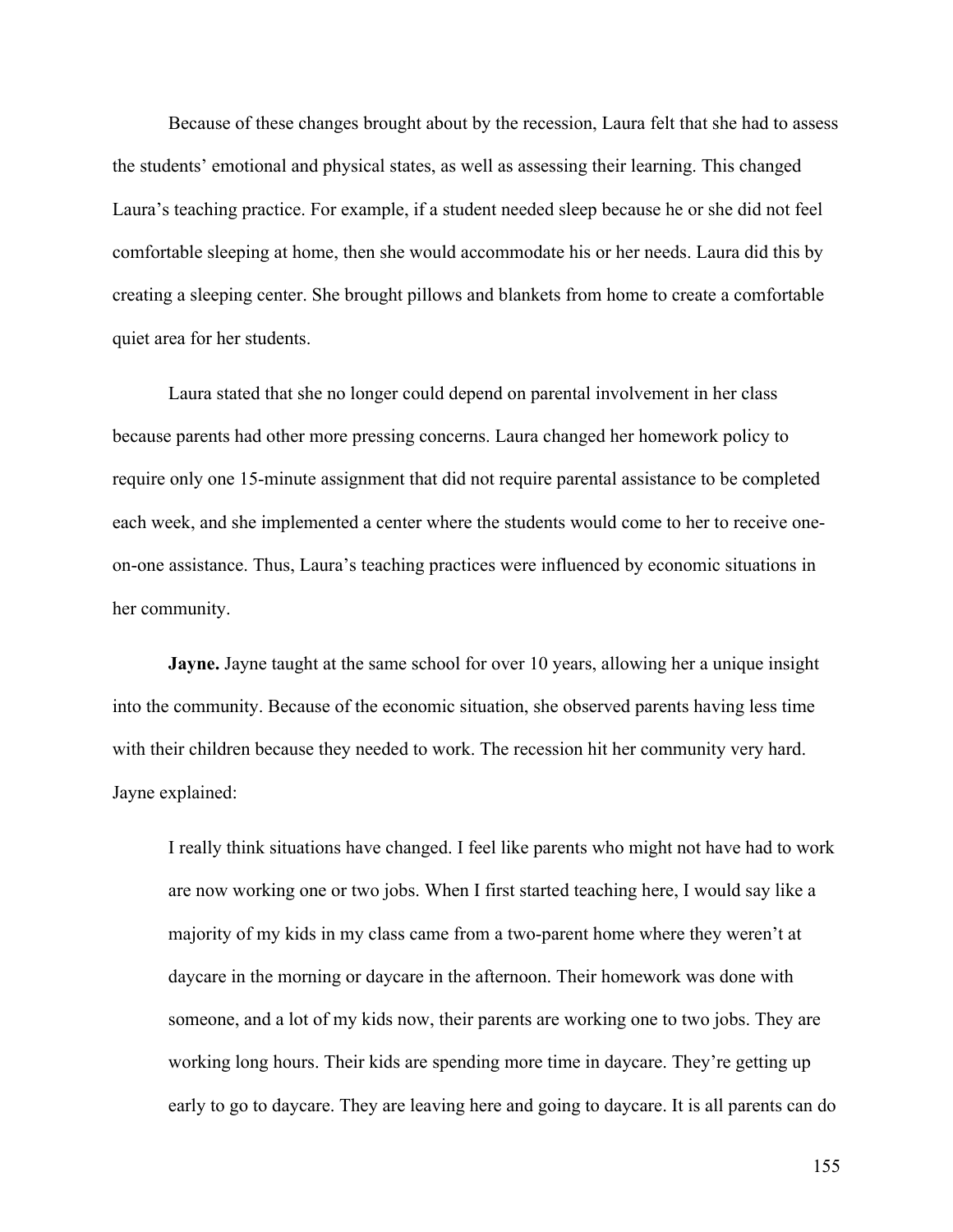to get their kids fed, bathed, and in bed. I feel like the recession played a big part in it. (interview #3)

As a result of the recession, her school became a Title 1 school because it had a high percentage of students from low-income families. When asked how her teaching changed because of this influence, she stated, "I feel like I don't take for granted thinking that they already know things" (interview #2). She implemented many activities to assess her students' understanding of basic concepts, and then she determined where she should begin the lesson from that point. Or, she pulled specific students aside to work on the basics. Because of the recession, Jayne believed, "They are coming in with less background knowledge and needing more from us" (interview #2); thus, her teaching was influenced by the national economic situation.

**Jennifer.** Jennifer identified the recession as an influence on her teaching practice. Jennifer experienced a change in her student population that she attributed to the nation's economic problems. Jennifer said:

[Her current county] is such an expensive place to be that if you lose your job or if money gets tight, they have to leave [the county]. They can't afford the houses there. They can't afford the rent there. They can't afford to stay there. The families that we are losing are the lower income families. The new students that we get, it's like, "Oh her dad is the new gymnastics coach at [the university]" or, "Oh her dad is head of the new [manufacturing] plant in [the county]" or, "His dad is the head surgeon at [the local hospital]." Every kid that is coming in is coming into the million-dollar houses in [the expensive subdivision]. (Focus Group)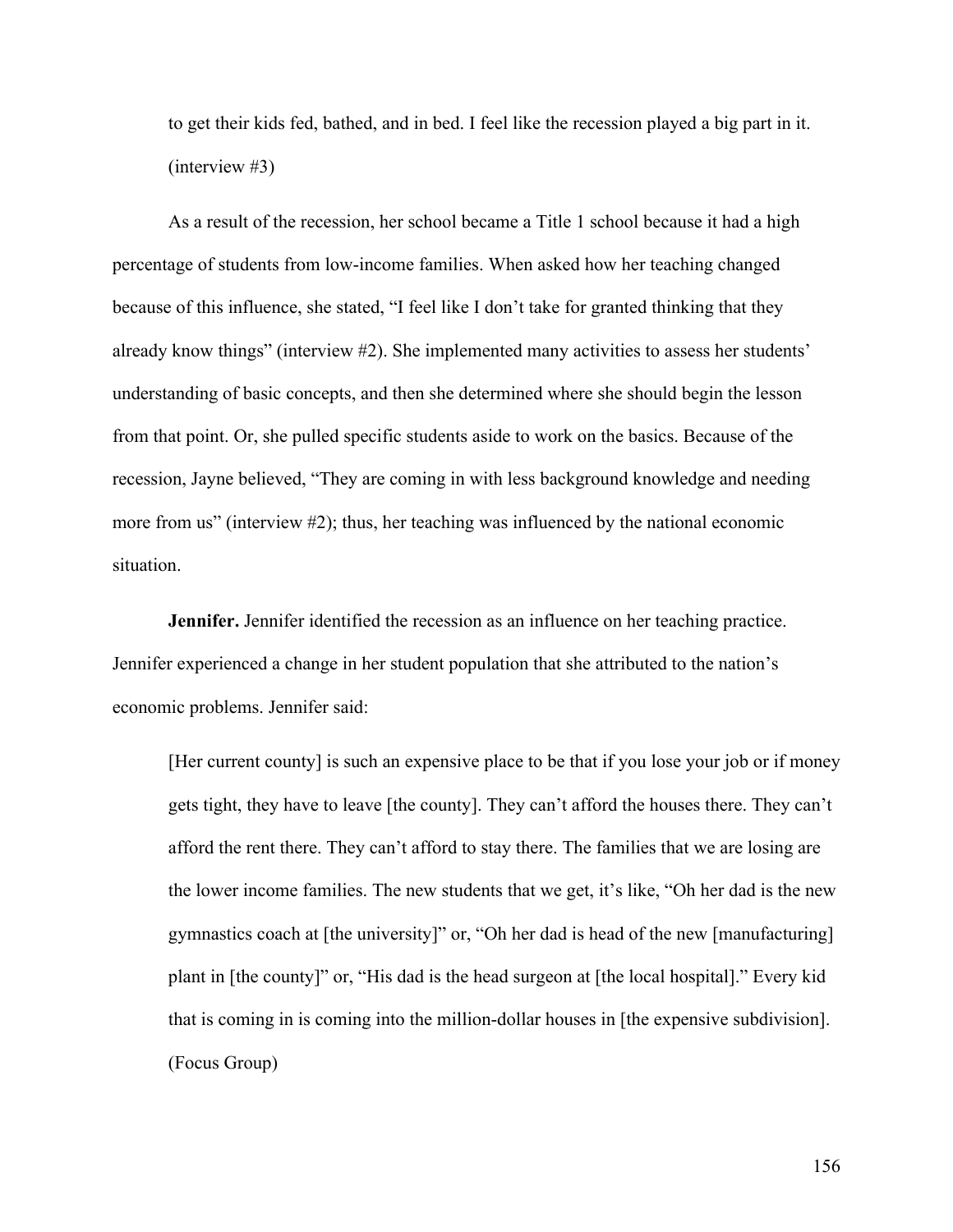Jennifer's student population changed, making it necessary to change how she taught. The students had more resources available to them such as computers and tutors. If students were having difficulty with concepts, their families would fund outside assistance to help their students learn the concepts. Therefore, Jennifer observed a rise in the number of students in her higher-level classes. To meet the needs of these new students, Jennifer implemented different forms of differentiation by enacting more tasks with a high-level of cognitive demand. By differentiating, Jennifer was still able to meet the needs of her lower-level students but also focus instruction on the higher-level students' development.

# **Discussion**

All three teachers stated that the 2007-2009 economic recession caused them to change how they taught their classes because their student population changed. The data showed that the teachers needed two specific types of knowledge to be able to help the students in this changing economic time. Jennifer needed the ability to determine the level cognitive demand to reach students. Jane and Laura needed to be able to differentiate instruction to help the students at every level. Therefore, understanding the level cognitive demand and differentiation techniques helped the students in this changing economic time.

Jennifer saw a rise in higher-achieving students because her community attracted families with more resources. She explained that she increased the cognitive demand of her activities in her class. Smith, Stein, Arbaugh, Brown, and Mossgrove (2004) described how mathematical tasks can be categorized by their cognitive demand as either being high or low level. Tasks involving memorization and procedures without connections were considered having a low level of cognitive demand, and tasks involving procedures with connections and doing mathematics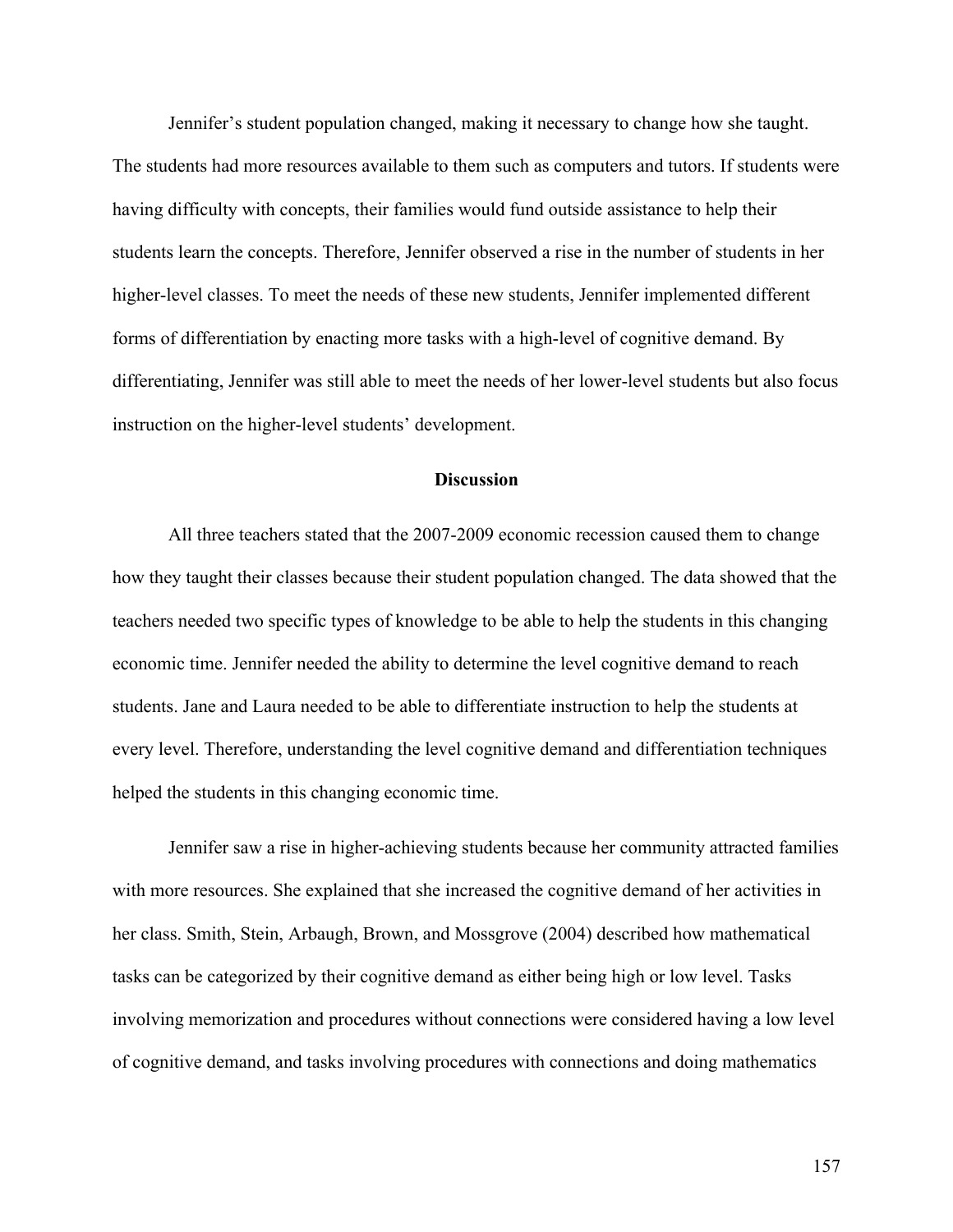were considered having a high level of cognitive demand. Jennifer needed this understanding of higher level tasks to help increase the cognitive demand for her students.

Laura and Jayne saw a decrease in students' basic knowledge, which they believed was caused by lower parental involvement. The teachers had to focus on meeting their students' emotional and physical needs before they could meet their students' academic needs. When they did focus on the content, they needed to assess their basic skills first. They no longer could assume the children received background knowledge about specific topics at home. Once they understood the students' academic needs, they differentiated their mathematical instruction. By creating activities like learning menus, Laura and Jayne used what the students knew mathematically to develop their understanding of new concepts.

My participants' views of the recession's effects were consistent with the findings from the U. S. Bureau of Labor Statistics (Bureau of Labor Statistics, 2012). Because of the increase in unemployment, more children were living in poverty (Isaacs & Healy, 2012). As of the Urban Institute's 2012 reports, the overall poverty levels for many families had not changed since the start of the recession. With many parents subjected to mass layoffs, the student populations changed, reflecting this economic situation.

### **Implications**

The study had three main implications for the educational community. First, the study demonstrates the importance of teacher educators becoming aware of the influence the economy has on pedagogy. Second, the findings from this study clearly show how we can assist teachers by providing differentiated strategies to reach diverse learners in their classrooms. Third, the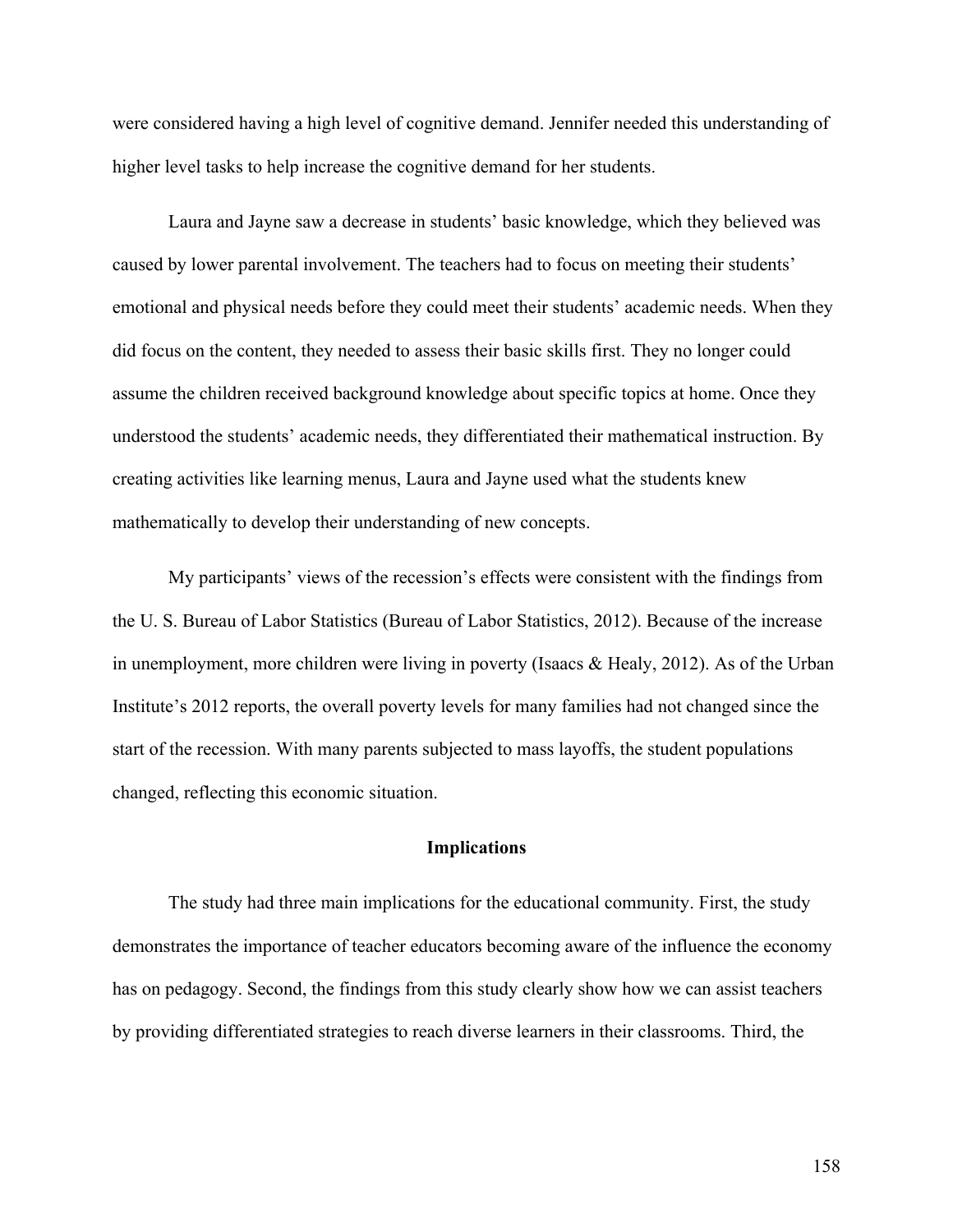study showcased how Bronfenbrenner's macrosystem had a noticeable effect on students' development.

## **Awareness**

Forgasz and Leder (2008) stated elementary teachers hold similar beliefs about holistic learning. Like Laura and Jayne, other elementary teachers are focusing on meeting the needs of all their students both physically and mentally. Because many elementary teachers hold similar beliefs about learning, this suggests the recession's effect might be more widespread among elementary teaching populations. Professional developers and district administrators should be aware of the potential influences of future economic events and be ready to provide support to teachers as they deal with changing student needs.

Recessions have a cyclical nature (Applebaum, 2014). Our society will be faced with similar circumstances in the future. Therefore, teacher educators must be concerned with what happened to teachers during this recession to be prepared for the future.

# **Assistance**

Inservice teachers need assistance working with these changing student populations. Tankersley (2013) believes the economy has recovered as much as it can. With many parents subjected to mass layoffs, the student populations continue to change. Teachers will need professional development-focused differentiation techniques. Teachers must understand the importance of differentiating math content so that all students have an equal opportunity to experience mathematical thinking and develop a relational understanding of content, based on their own motivation, engagement, and voice (Bray & McClaskey, 2013). To do this, professional development could focus on instructing teachers to organize lessons that differ by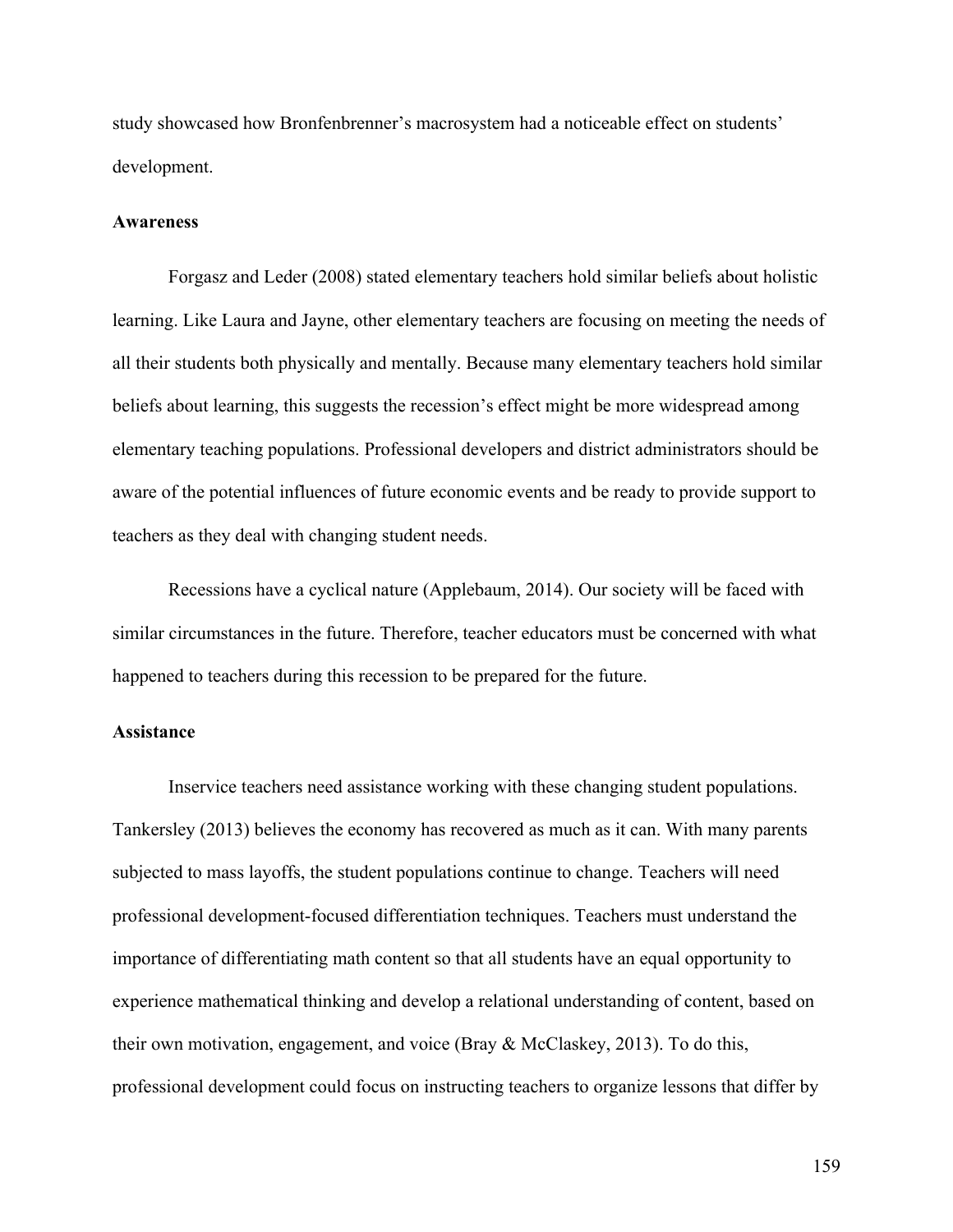content, product, and/or process: the fundamental areas that lead students to acquire mathematical relational understanding (Andreasen & Hunt, 2012; Bender, 2013). Also, professional development could focus on developing multiple strategies to make sense of mathematical content, demonstrate knowledge, and practice with material (Andreasen & Hunt, 2012). Effective mathematics instruction does not occur while using a "one-size-fits-all" teaching style. Lessons must be flexible to fit the needs of all ability groups within a classroom (Vigdor, 2013).

These techniques could also be used to prepare future elementary teachers to counter these effects in the schools. Elementary educators can make their preservice teachers aware of these changes. By focusing on how to address diverse learners across the same school year, the preservice teachers will go into the classrooms prepared for the evolving teaching environment.

#### **Visible Macrosystem**

The participants in this study provided evidence demonstrating how Bronfenbrenner's macrosystem influenced children's learning. Because of their abstract nature, macrosystems can be difficult to investigate (Feldman, 2014). Students learn through social interaction from their teachers and their parents; however it is difficult to see how economic influences cause children to learn differently. The Great Recession allowed the macrosystem to become visible in a way that previously had not been explored. In this research study, the changes in student's learning was observed and explained. Therefore, teacher educators need to openly look into how the macrosystem affects development, and this research also suggest that the influence of the macrosystem might be more influential than many have viewed in prior studies.

Future research should be conducted to see if the recession influenced other teachers and in what ways. Such studies might look at teachers in different settings and subjects, such as rural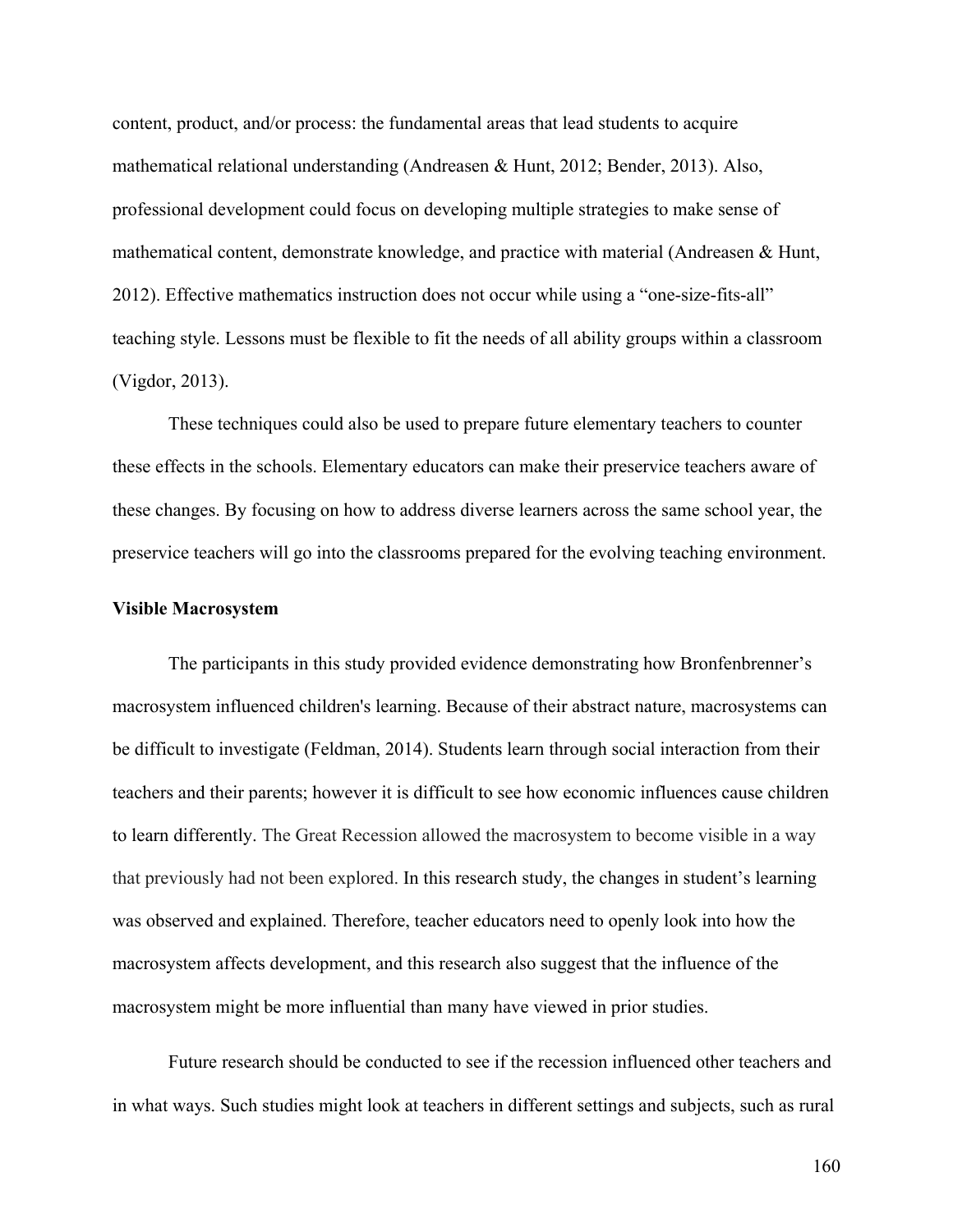and urban areas, teachers of different ages of students, such as middle and high school, and teachers in different areas of the country where the recession was felt more and less acutely. When future economic events occur, researchers should be poised to investigate their effects on teachers, and professional developers could use this information to plan for changes in teaching practices as a result of economic change.

### **Closing**

With today's ever changing economic and political environment, teachers have a societal mandate to physically, emotionally, and academically support their students. Bronfenbrenner's (1979) theory predicted that economic situations could influence children's development, and this study showed how these large forces have rippling effects on teaching and learning. The Great Recession influenced individuals in a large capacity, and teacher educators need to be aware of these influences to address how to help others who are affected by these changes. Therefore teachers cannot ignore the macrosystem's influence on students.

Economists warn we are in "secular stagnation" because:

The U.S. economy just can't catch a break. It has been poised time and again to rocket back to a growth rate that would recapture all the ground lost in the Great Recession, while delivering big job gains. But every time, some outside event scuttles things. (Tankersley, 2013, p. G01)

Since the economy consistently had "bad luck" in recovering, teachers will continue to see these effects in their classrooms. As the student populations change, so do elementary teachers' teaching practices. Therefore, elementary educators need to be aware of the impact of the macrosystems to better serve the needs of their future students.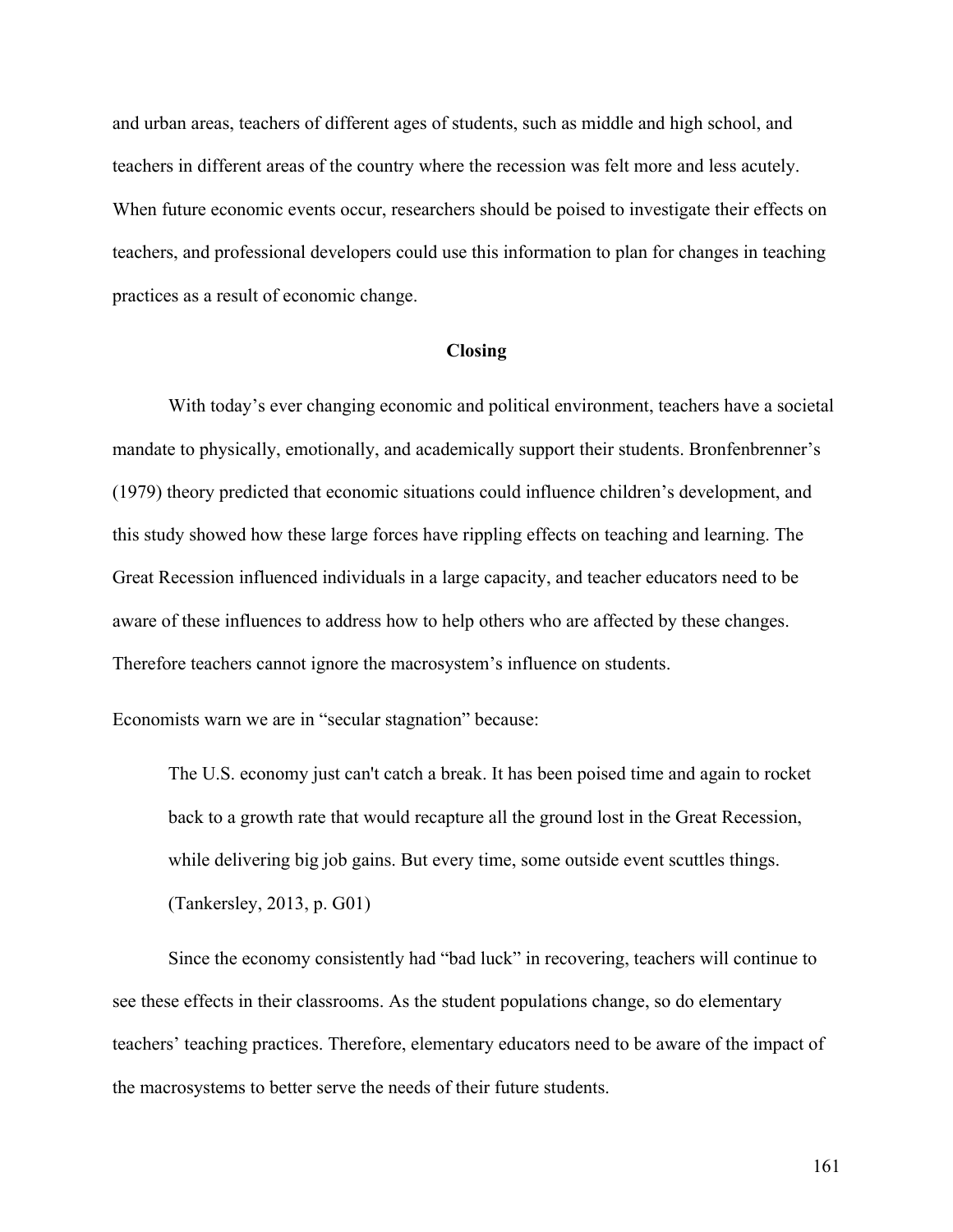### **References**

- Andreasen, J.B., & Hunt, J.H. (2012). Using math stations for commonsense inclusiveness. *Teaching Children Mathematics, 19*(4), 238-246.
- Appelbaum, B. (2014, June 12). U.S. economic recovery looks distant as growth lingers. *The New York Times*, pp. B1, B3.
- Bureau of Labor Statistics (2008). Will teachers face a recession? *Teaching.* Retrieved from http://teaching.monster.com/careers/articles/3022-will-teachers-face-a-recession
- Bureau of Labor Statistics (2012, February). The recession of 2007-2009. *BLS Spotlight on Statistics.* Retrieved from

http://www.bls.gov/spotlight/2012/recession/pdf/recession\_bls\_spotlight.pdf

- Bray, B., & McClaskey, K. (2013). A step-by-step guide to personalize learning. *Learning & Leading with Technology, 40*(7), 12-19.
- Bronfenbrenner, U. *(*1977*).* Towards an experimental ecology of human development*. American Psychologist, 32,* 513*–*531*.*
- Bronfenbrenner, U. (1979). The ecology of human development: Experiments by nature and design. Cambridge, MA: Harvard University Press.
- Bronfenbrenner, U. & Morris, P. (1998). The ecology of developmental processes. In W. Damon (ED.), *Handbook of child psychology* (Vol. 1, 5th ed.). New York: Wiley.
- Collins, J. (2011, September 24). Recession upended teachers' dreams, created a 'triple tragedy' in schools and education. *Huffington Post Education.*
- Cross, D. I. (2009). Alignment, cohesion, and change: Examining mathematics teachers' belief structures and their influence on instructional practices. *Journal of Mathematics Teacher Education*, *12*(5), 325-346.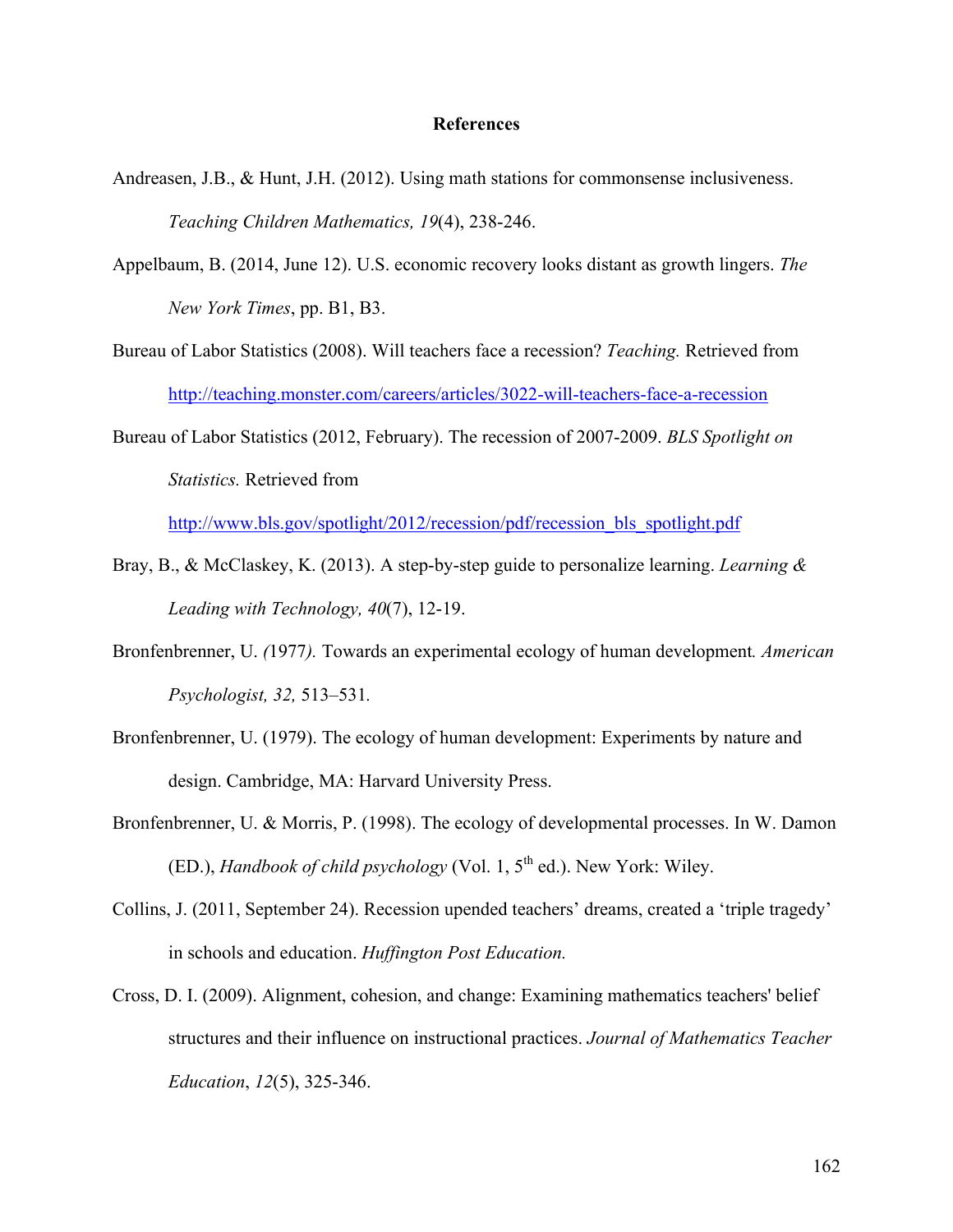Dewey, J. (1938). *Experience & Education*. New York, NY: The MacMillan Company.

- Feldman, R. (2014) *Child Development: A Topical Approach.* Boston: Pearson. Georgia Department of Education (2014). *School reports.* Retrieved from http://archives.gadoe.org/ReportingFW.aspx?PageReq=211&PID=61&PTID=67&CTID  $=217$ &SchoolId=ALL&T=0
- Forgasz, H. J., & Leder, G. C. (2008). Beliefs about mathematics and mathematics teaching. In P. Sullivan & T. Wood (Eds.), *International handbook of mathematics teacher education, Vol. I: Knowledge and beliefs in mathematics teaching and teaching development* (pp. 173–192). Rotterdam, The Netherlands: Sense Publishers.
- Fortune. (2017, February 6). Bond king says the U.S. economy is headed for recession. *The Fortune.* Retrieved from http://fortune.com/2017/02/06/bill-gross-predicts-recession/
- Hamilton, S. (1983) The social side of schooling: Ecological studies of classrooms and schools. *The Elementary School Journal,* (4), 313.
- Isaacs, J., & Healy, O. (2012). *The recession's ongoing impact on children, 2012: Indicators of children's economic well-being*. The Urban Institute*.*
- Leatham, K. R. (2006). Viewing mathematics teachers' beliefs as sensible systems. *Journal of Mathematics Teacher Education*, *9*(1), 91-102. doi:10.1007/s10857-006-9006-8
- Leonard, J. (2011). Using Bronfenbrenner's ecological theory to understand community partnerships: A historical case study of one urban high school. *Urban Education, 46*(5), 987-1010.
- Luhby, T. (2010, September 11). *Teaching: No longer a recession-proof job*. CNN Money*.*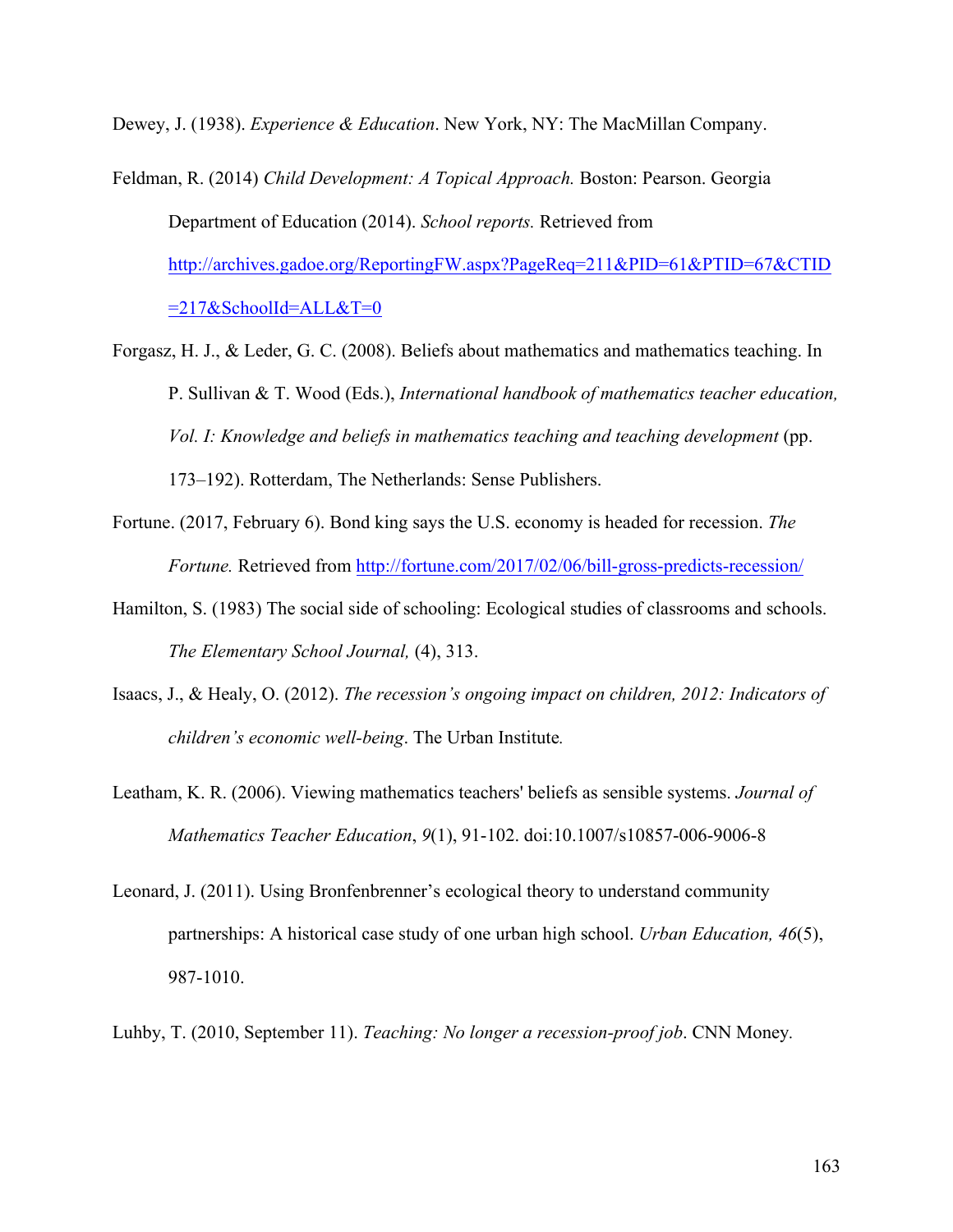- National Council on Teacher Quality. (2013, May) The recession's impact on teachers' salaries. *National Council on Teacher Quality Report.*
- Parsons, T. (1959) The school class as a social system: some of its functions in American society. *Harvard Educational Review*, 29, 297-318.
- Raymond, A. M. (1997). Inconsistency between a beginning elementary school teacher's mathematics beliefs and teaching practice. *Journal for Research in Mathematics Education*, *28*(5), 550-576.
- Richardson, V. (1996). The role of attitudes and beliefs in learning to teach. In J. Sikula (Ed.), *Handbook of research on teacher education* (pp. 102-115). New York: Macmillan.
- Rokeach, M. (1968). *Beliefs, attitudes and values: A theory of organization and change.* San Francisco: Jossey-Bass.
- Sawyer, A. G. (2014). *Factors affecting elementary mathematics teachers' beliefs over time* Unpublished doctoral dissertation, University of Georgia, Athens.
- Spangler, D. A., Sawyer, A. G., Kang, E. K., Kim, S., & Kim, B. (2012). Transition to teaching: Beliefs and other influences on practice. In L. R. VanZoest, J.-J. Lo, & Kratky, J. L. (Eds.), Proceedings of the 34th annual meeting of the North American Chapter of the International Group for the Psychology of Mathematics Education (pp. 753 756). Kalamazoo, MI: Western Michigan University.